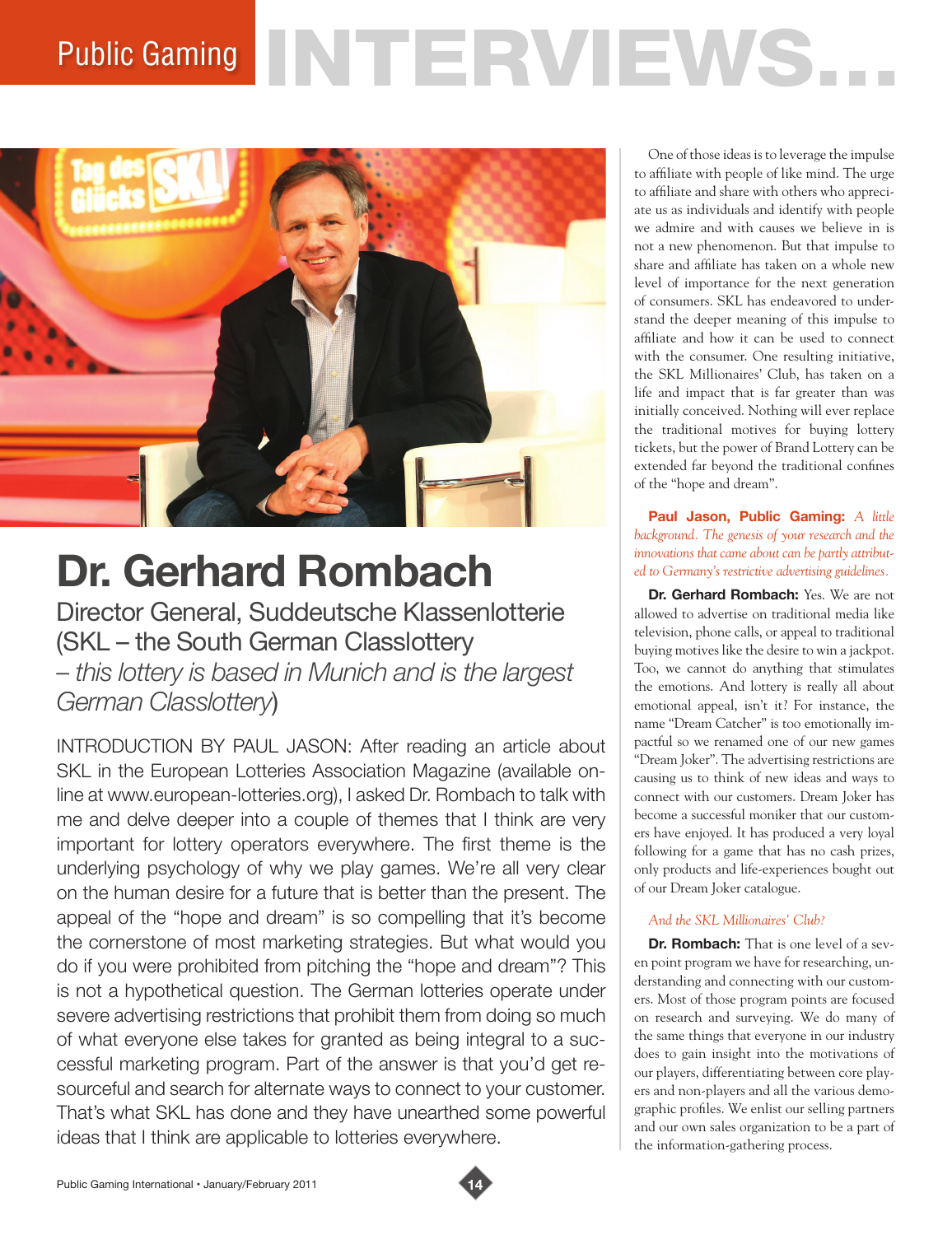Then somebody suggested we survey our winners, not just for the PR hit when they've won, but to survey them afterwards and on an ongoing basis to learn more about them. Why would we do that, some of us asked. Lottery winners are really not our primary target market, or even a target market at all, right? That evolved into a plan to create a club in order to help our winners deal with the media and manage their assets. Of course, the additional publicity for our winners was also a big PR benefit for SKL. But the concept really took off when the SKL Millionaires' Club evolved into a fraternal organization that now meets at least twice a year, has resulted in friendships and given us a very surprising glimpse into how people really think and behave and what they really want out of life. Being a member of the SKL Club gives them a peer group of people with whom they can relate and learn how to adjust to having a financial windfall.

Our twice a year sessions have two parts. First there is the public part where the press is invited to talk with the Millionaires' Club. Then the members gather for a private visit with each other.

### *I'm surprised that the winners would want that kind of publicity.*

**Dr. Rombach:** Yes, but remember that all members of the Millionaires' Club won their millions in a big drawing show live on TV. What is so interesting and that we could not have planned or known before we founded this Club was that winners like and need this special sort of community very much. First, for very practical reasons in order to give advices how to relate with the press, their old and new friends and the money. In this sense we developed a winners protection program. Then we found that none of them aspired to change their lives in dramatic ways. But what this Club along with the public relations has done is to help them find what they do want to do, helped them not only be happy for their good fortune but be proud of what they are doing with their lives and their wealth. One of the initial objectives of the Millionaires' Club was to protect the players from making mistakes with the media and their winnings. The result is that they now see themselves as leaders who want to share their lives and goals with others. Together they reinforce the conviction with each that money doesn't change you as a person. Money doesn't change your moral or social values. These are values that are reinforced within the group but are then also broadcast to the public. So we can deliver that special social network of SKL millionaires.

I'll give you an example. Many of the win-

ners actually continue with their jobs, or went back to them after awhile, or continue to live in the same house. One fellow was already retired with a pension. He won 5 million euro. So he did not need to work anymore. But he decided to reopen his business and rehire his former employees. As he's describing his experiences and how he's fulfilling his goals, he turned to the moderator and said "So you see, it's all your fault that I have to work again." But that was his decision, and the money allowed him to return to being an entrepreneur.

## *This must all have tremendously powerful PR impact and benefit for SKL.*

**Dr. Rombach:** Yes, and in ways that we hadn't anticipated. Now the press has a good story to do on the lottery. They love covering the uplifting stories of our Millionaires' Club. Our mission is to help the winners make a healthy and happy adjustment. But having accomplished that, we then turn their healthy, happy stories into positive publicity for the lottery. It is also a proof of our lottery concept.

We had to find ways to appeal to aspirations other than the 'hope and dream' of winning a jackpot. We didn't have a choice. I would still say that everyone should continue to use all the marketing tools available, and the dream of winning a big prize is still the most compelling driver. But we feel we are tapping into a forward-looking set of motivations that will be increasingly important. The presentations we are hearing at WLA (conference in Brisbane where this interview was held) are all talking about the desire of everyone to affiliate with others, to aspire to be a part of a group with whom you have shared values or interests. For some, those values and interests may not be aligned with those of our SKL Millionaires' Club. But we are finding that more people are relating to higher values and are motivated just as much by the prospect of being the best person they can be as they are by the ability to buy lots of stuff. That last presentation we saw (Bernard Salt at WLA) talked about a turning point when the pop icon of the moment changed from being Paris Hilton to being Susan Boyle, the person who surprised the world with her performance of 'I Dreamed a Dream'. Maybe we can create a Brand Lottery to appeal to those millions of people who aspire to accomplish something like Susan Boyle did more than a Paris Hilton. That's what our research is focused on, finding those emotional 'touch-points' that will connect to the next generation consumer. We are forced to do that because we can't use as many of the traditional promotional tools, but we're also

finding new marketing and strategic opportunities and think we'll be better for it.

#### *To what extent did the need to come up with nontraditional marketing strategies cause you to design non-traditional research models and methods?*

**Dr. Rombach:** We felt we had to focus our attention on basic as opposed to applied research. That would mean trying to understand the fundamental drivers of human behavior without a focus on selling anything, much less selling lottery tickets. And focusing on the consumer without allowing our own ideas to influence the outcomes of the research. In the end we would, of course, integrate our research into the business of increasing sales, but it was important to stay focused on basic research mode before tying lottery into the bigger picture of human experience. Our over-arching objective was to discover emotional touch-points that were different from those that we were not allowed to appeal to. Our initial hypothesis was this: Lifestyles, goals, consumer behavior all change from one generation to the next. There's nothing new in that. There is something new in the magnitude of the differences that those changes have wrought between the current generation of young adults and previous generations. The rate and the magnitude of the changes that have taken place over the last 20 years have created an entirely new landscape of behavioral drivers and emotional touch-points. Technology and new media have changed how we get and process information, how we interact with each other, how we buy things, how we organize our lives and our jobs, how we meet people and make new friends, how we share the story of our lives with others … it's changed everything, right? We all know that. Our goal was to look beyond the surface for the deeper meaning of these changes, and how we could tap into them and connect with our customer on a deeper level. How can the image and sense of who we are as lotteries become something that complements and aligns with the consumers' self-image and who they want to be? How do those lifestyle changes alter one's view of the world and the role one aspires to perform on that worldstage? We just talked about one of those, the impulse to share and affiliate. Another one is the quest to be actively engaged in life, and not a passive observer. Our entertainment and recreational activities basically need to deliver a higher ROI. The act of buying a lottery ticket needs to deliver more than the momentary dream that this could change your life. That's important, of course, and we want to keep that hope/dream motive alive.